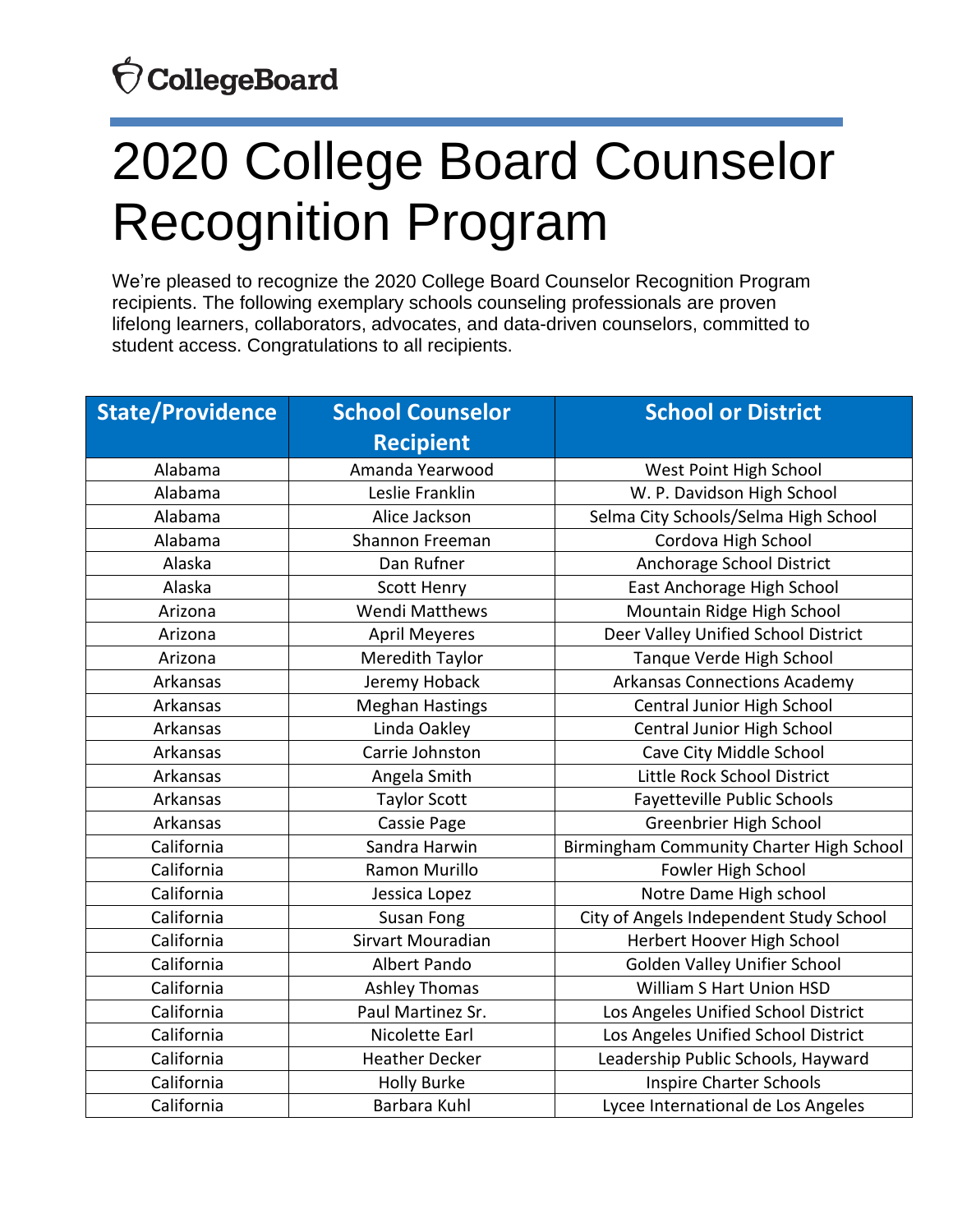| California | Cecilia Grimaldo         | Santa Maria High School                   |
|------------|--------------------------|-------------------------------------------|
| California | Lilit Petrosyan          | Robert Fulton College Prep                |
| California | Mae Greenwald            | Notre Dame High School                    |
| California | Priscilla Grijalva       | Norte Vista High School                   |
| California | Monica Rodriguez         | Southlands Christian School               |
| California | Louisa Song              | Leadership High School                    |
| California | Vanessa Pham             | Marina High School                        |
| California | Melissa Vattioni         | Lancaster High School                     |
| California | Gretchen Teaney          | Lancaster High School                     |
| California | <b>Stephanie Duenas</b>  | Diamond Bar High School                   |
| California | Angel Winn               | Gunderson High School                     |
| California | Angelica Colon           | e3 Civic High                             |
| California | Vanessa Pham             | Marina High School                        |
| California | Ursula Rosales           | Lifeline Charter Education School         |
|            |                          | Carter High School/ Rialto Unified School |
| California | Clark Wilson             | <b>District</b>                           |
| California | Kevin Patterson          | Diamond Bar High School                   |
| California | Lindsey Argueta          | Huntington Park High School               |
| California | Tasha Teeter             | Inspire School of Arts and Sciences       |
| California | Sue Chae                 | Rise Kohyang High School                  |
| California | Lydia Fernandez          | Alain Leroy Locke College Prep Academy    |
| California | Humberto Solorio         | California High School                    |
| California | Sandy Arave              | Western Center Academy HUSD               |
| California | Paul Martinez Sr.        | Los Angeles Unified School District       |
| California | Angela Pilon             | Laguna Beach High School                  |
| California | Richard Nakashima        | Santa Fe High School / WUHSD              |
| California | <b>Robert Burke</b>      | Bishop Mora Salesian High School          |
| California | <b>Stuart Farrell</b>    | Weston Ranch HS, MUSD                     |
| California | <b>Daniel Torres</b>     |                                           |
| California | <b>Robert Burke</b>      | Bishop Mora Salesian High School          |
| California | Kaytan Shah              | Lynwood High School                       |
| California | <b>Tracy Bartholomew</b> | Monte Vista Christian School              |
| California | Janelle Poulter          | <b>Banning Unified School District</b>    |
| California | Jeff Tepper              | Quartz Hill High School                   |
| California | Maria Duran              | Richard E. Byrd Middle School             |
| California | Rosalie Salazar          | A.B. Miller High School                   |
|            |                          | Newman Crows Landing Unified School       |
| California | Melissa Doerksen         | District - Orestimba High School          |
| California | Lisa Chung               | John Burroughs High School                |
|            |                          | Mt. Pleasant High School/East Side Union  |
| California | Miriam Velez             | <b>High School District</b>               |
| California | Ruben Escobar            | San Marcos High School                    |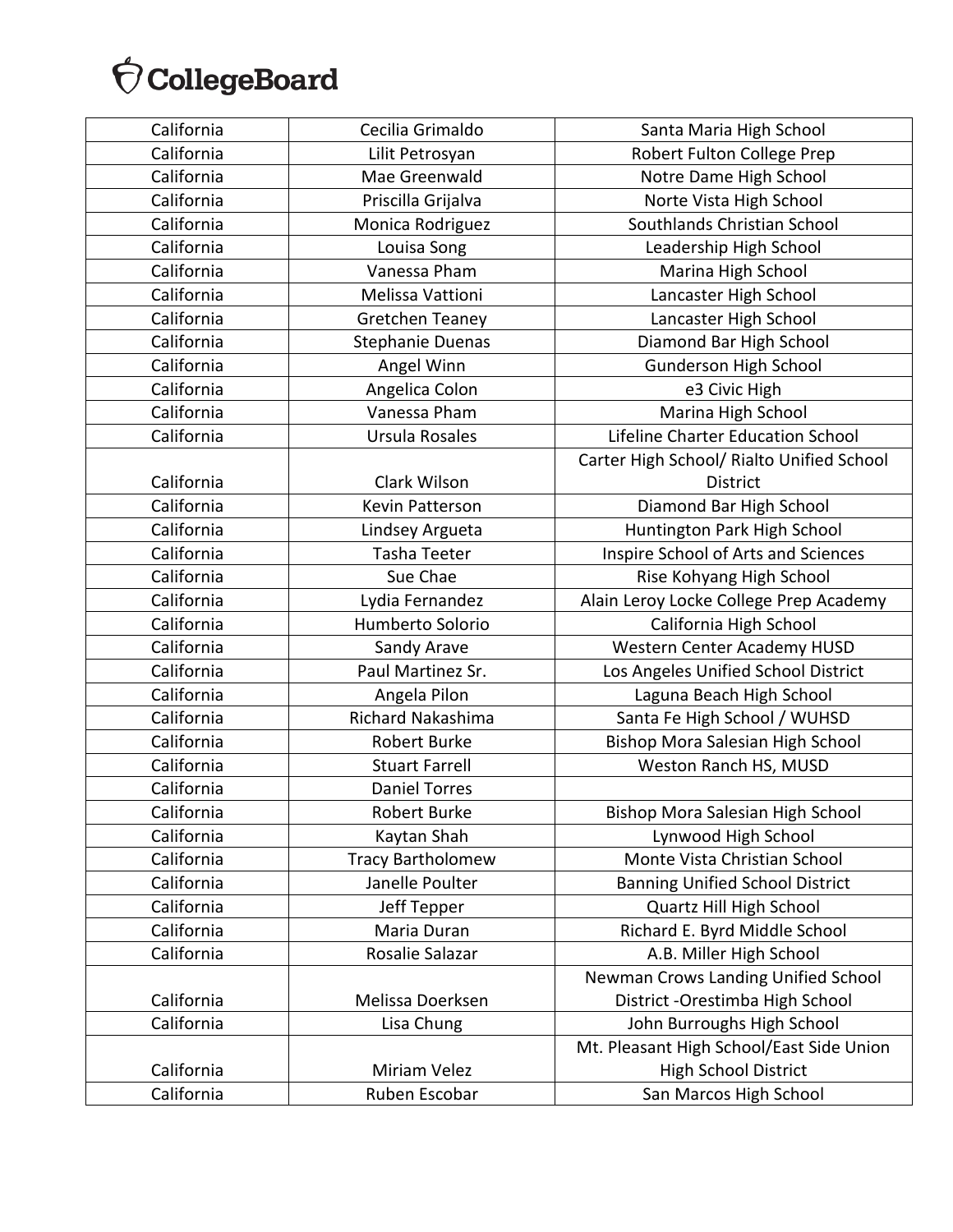| California           | Jessica Vazquez          | Hawthorne Math and Science Academy        |
|----------------------|--------------------------|-------------------------------------------|
| California           | Jason Allemann           | Laguna Beach High School                  |
| California           | <b>Eufemia Cervantes</b> | Southeast Academy High School             |
| California           | Barbara Greenwood        | <b>Edison High School</b>                 |
| California           | <b>Eric Medeiros</b>     | Hercules High School                      |
| California           | Leticia Barba            | Valley Academy of Arts & Sciences         |
| California           | Raquel Veloz             | Social Justice Humanities Academy         |
| California           | Megan Jara               | Glen A. Wilson High School                |
| California           | Victor Mariana           | <b>Tokay High</b>                         |
| California           | Amy Mowry                | Birmingham Community Charter High School  |
| California           | Jennifer Gardner         | Sheldon High School                       |
| California           | Michelle Ashley          | Glendora High School                      |
| California           | Jami Gulini              | Early College High School                 |
| California           | Tricia Abdullah          | High Tech High North County               |
|                      |                          | Buena Vista High School, Chino Valley     |
| California           | <b>Tisha Clay</b>        | <b>Unified School District</b>            |
| California           | Joyce De Leon            | Gladstone High School                     |
| California           | Janyt Camper             | Student Support Services/Chino Valley USD |
| California           | Angela Smith             | Magnolia Science Academy-3                |
| Colorado             | Jay McCann               | Valor Christian High School               |
| Colorado             | <b>Brian Powers</b>      | Heritage High School                      |
| Colorado             | Craig Parrott            | Faith Christian Academy                   |
| Colorado             | Kately Mosher            | Erie High School                          |
| Colorado             | Kandi Brown              | <b>STRIVE Prep - RISE</b>                 |
| Colorado             | Charlene Whitney         | Vail Ski and Snowboard Academy            |
| Colorado             | <b>Elizabeth Penzel</b>  | Roaring Fork High School                  |
| Connecticut          | Amie Kutz                | The Gilbert School                        |
| Connecticut          | Jessica Nagy             | WF Kaynor Technical High School           |
| Connecticut          | Wolcott                  | <b>Wolcott High School</b>                |
| Connecticut          | Jennifer Graby           | WF Kaynor Technical High School           |
| Connecticut          | Amanda Cotela            | Frank Scott Bunnell High School           |
| Connecticut          | Amanda Ahlcrona          | New London High School                    |
| Connecticut          | Ellen Hallam             | Harvard H Ellis Technical High School     |
|                      |                          | New London Science and Technology         |
| Connecticut          | Jennie Levin             | Magnet High School                        |
| Connecticut          | Stephen Malo             | Thomaston High School                     |
| Delaware             | Joel Simon               | Cape Henlopen High School                 |
| Delhi                | Nayantara Handa          | The British School New Delhi              |
| District of Columbia | <b>Susan Manion</b>      | Georgetown Visitation                     |
| District of Columbia | Lauren Carter            | <b>Sidwell Friends</b>                    |
| Dubai                | Mansoor Ali Shah         | American International School Dubai       |
| Florida              | Megan Stair              |                                           |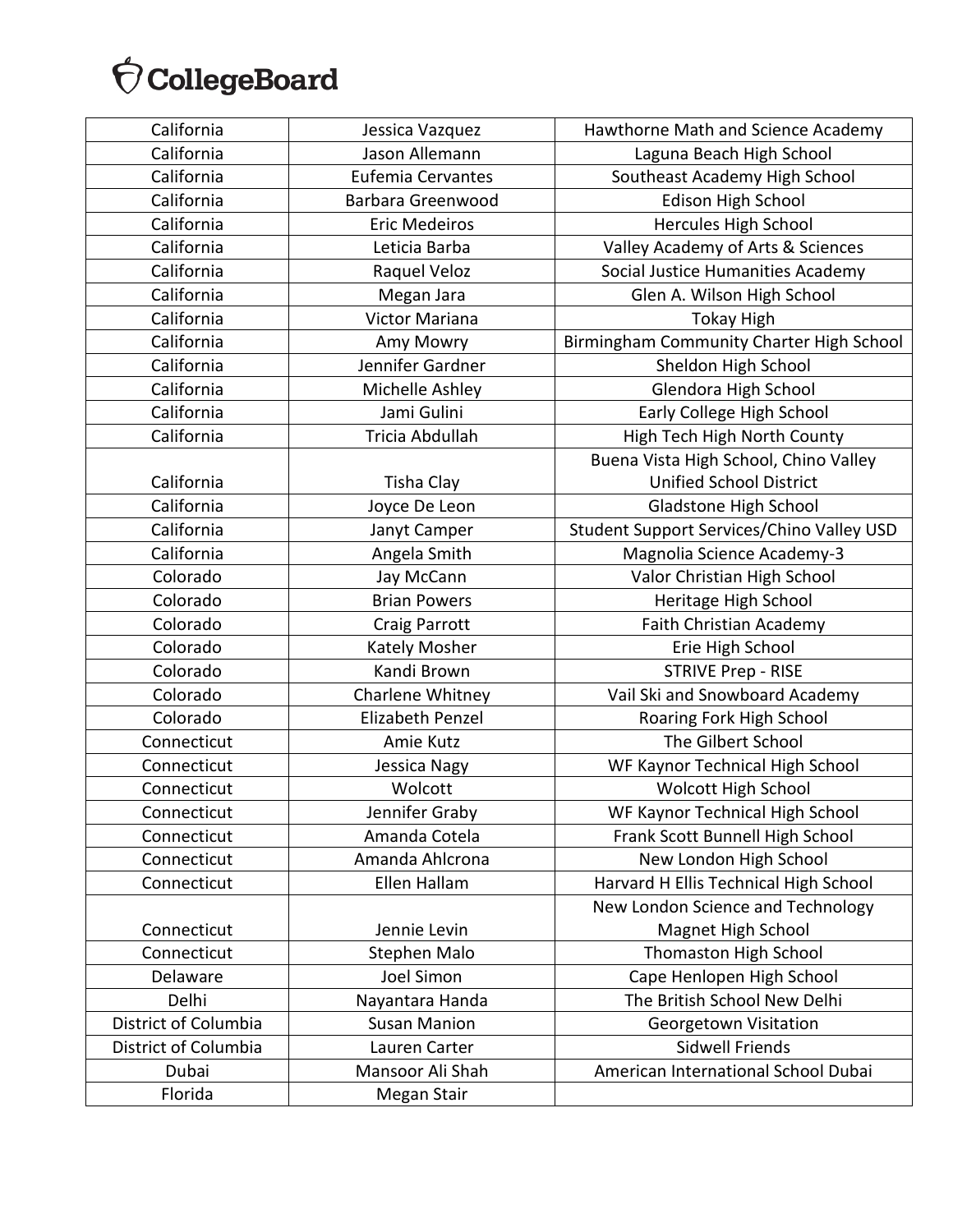|         |                          | Lake County Schools/Lake Minneola High     |
|---------|--------------------------|--------------------------------------------|
| Florida | Gina Paul                | School                                     |
| Florida | <b>Robert Palmer</b>     | Dr. Phillips High School                   |
| Florida | <b>Michael Townsel</b>   | Union Institute and University             |
| Florida | Kelli Gamez              | Immokalee High School                      |
| Florida | Lauren Percy             | San Jose Preparatory High School           |
| Florida | Jane Sargeant            | Satellite HS                               |
| Florida | Janet Kalman             | Spanish River High School                  |
| Florida | <b>Brianna Patterson</b> | Yulee High School                          |
| Florida | Margarita Marquez        | International Studies Preparatory Academy  |
| Florida | <b>Tiffany Elliott</b>   | Windermere Preparatory School              |
| Florida | Lori Lipnicky            | Fort Walton Beach High School              |
| Florida | Shaundrea Dixon          | Miami Southridge Senior High School        |
| Florida | Cristina Santiago        | Miami Dade Online Academy                  |
| Florida | Mollie Bryen             | P.K. Yonge DRS                             |
| Florida | Patricia Edgecomb        | Polk State Lakeland Collegiate High School |
| Florida | Merissa Bailey           | Somerset Academy Central Miramar           |
| Florida | Virginia Engestrom       | College Academy at Broward College         |
| Florida | Eladia Chavez            | Miami-Dade County Public Schools           |
| Georgia | Hibbah Agha              | Fulton Science Academy Private School      |
| Georgia | Cindy Balsam             | <b>Community Christian School</b>          |
| Georgia | Cindy Balsam             | <b>Community Christian School</b>          |
| Georgia | Carolyn Anderson-Flite   | Evans High School                          |
| Georgia | Aranya Knox              | Hapeville Charter Career Academy           |
| Georgia | Latrell Carr             | Dunwoody High School                       |
| Georgia | Shae Holland             | <b>Paulding County Schools</b>             |
| Georgia | <b>Denise Hawkins</b>    | Grayson High School                        |
| Georgia | Kelly Brangan            | Marietta High School                       |
| Georgia | Keisha Walker            | Camden County High School                  |
| Georgia | Meitra Perry             |                                            |
| Georgia | Cindi Boyd               | <b>Calvary Christian School</b>            |
| Georgia | Ebonee Mahone-Todman     | Marietta City Schools                      |
| Georgia | Jamie DiCarro            | Forsyth Central High School                |
| Georgia | Pamela Lewis             | Newnan High School                         |
|         |                          | Mount Zion High School/ Clayton County     |
| Georgia | <b>Bernadette Dare</b>   | <b>School System</b>                       |
| Hawaii  | Darlani Gaspar           | St. Louis School                           |
| Hawaii  | Laurie Blalock           | Mililani High School                       |
| Idaho   | Annie Peterson           | magic valley high school                   |
| Idaho   | Mekayla Bishop           | Rigby High School                          |
| Idaho   | Jason Hoyt               | Columbia High School                       |
| Idaho   | Charlene Jakich-Kunze    | Moscow Senior High School                  |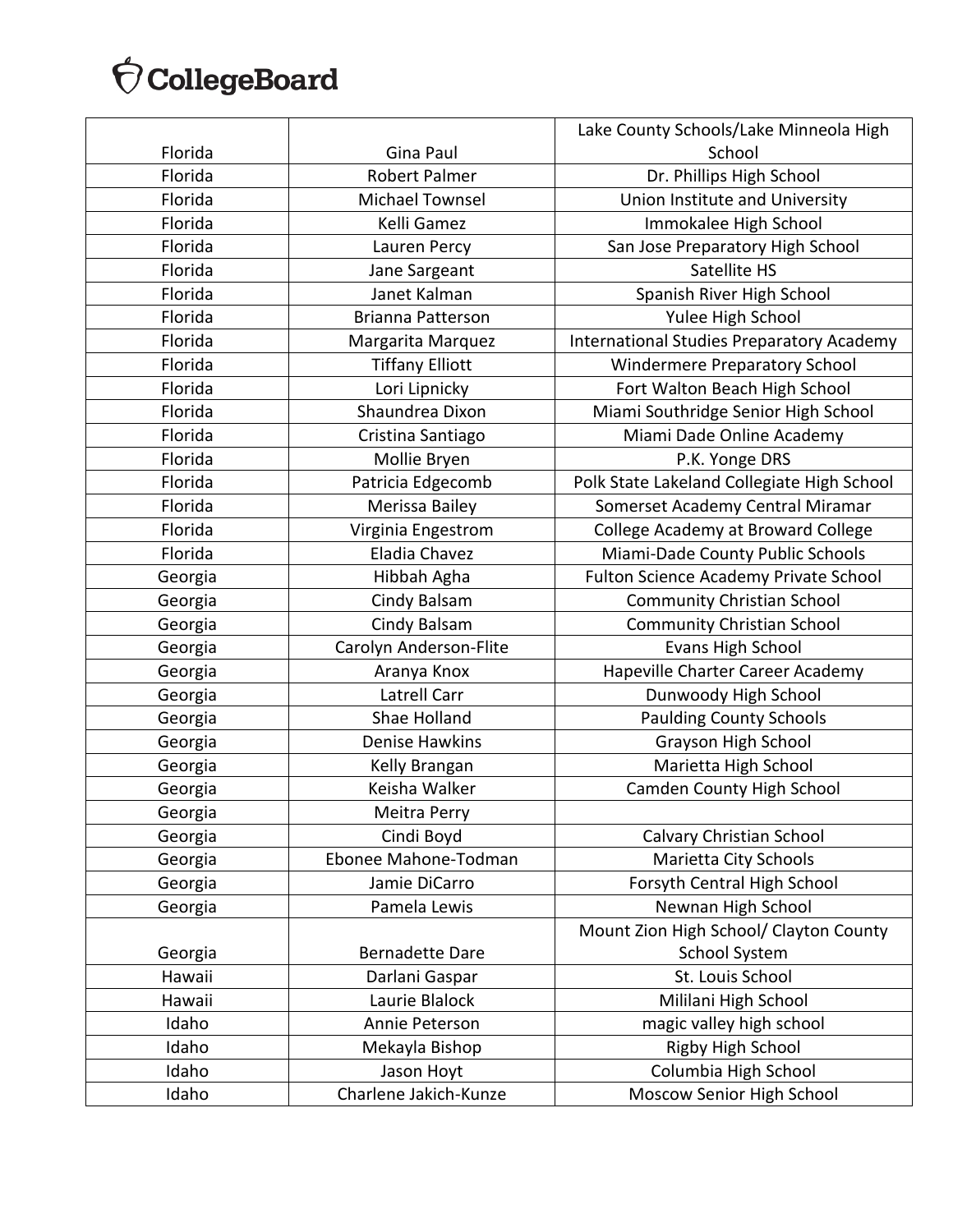| Idaho    | Erinn Urquiaga           | <b>Idaho Arts Charter School</b>      |
|----------|--------------------------|---------------------------------------|
| Idaho    | Angela Hurn              | Another Choice Virtual Charter School |
| Illinois | <b>Allison Dokey</b>     | Griggsville-Perry High School         |
| Illinois | Erinn Murphy             | Carbondale Community High School      |
| Illinois | Amber Ford               | North Greene Jr. Sr. High School      |
| Illinois | April Reiman             | Cobden Jr. High/High School           |
| Illinois | <b>Christine Drabick</b> | Rich East High School                 |
| Illinois | Deanna Diaczun           | Disney II Magnet HS                   |
| Illinois | Patrice Frederick        | McHenry High School District 156      |
| Illinois | Vida Martin              | Sandwich Community High School        |
| Illinois | Jennifer Docherty        | Sandwich High School                  |
| Illinois | James Yildiz             | Horizon Science Academy McKinley Park |
| Illinois | Tom Johnson              | Carl Sandburg High School             |
| Illinois | Marcia Jones             | <b>Bloom Trail High School</b>        |
| Illinois | Connie Lueke             | Hamilton County Jr./Sr. High School   |
| Illinois | Lisa Fetcho              | Hamilton County Jr./Sr. High School   |
| Illinois | <b>Corey Ostling</b>     | Normal West High School               |
| Illinois | <b>Steve Murray</b>      | Notre Dame College Prep               |
| Illinois | Larissa Zelisko          | <b>Westmont High School</b>           |
| Illinois | Erinn Murphy             | Carbondale Community High School      |
| Illinois | <b>Tracy Aldaz</b>       | De La Salle Institute                 |
| Illinois | Melissa Tolan            | Fenton High School                    |
| Illinois | Jennelle Robin           | Hirsch Metropolitan High School       |
| Illinois | Nancy Connor             | Fenton High School                    |
| Illinois | Kimberly Ault            | Johnsburg High School                 |
| Illinois | David Williams           | East Aurora High School               |
| Illinois | <b>Emily Carney</b>      | LaSalle-Peru Township High School     |
| Illinois | Kimberly Wittersheim     | Wheaton North High School             |
|          |                          | Willowbrook High School/ Dupage High  |
| Illinois | Cindy Zamora-Failla      | <b>School District 88</b>             |
| Illinois | Jason Corey              | Collinsville High School              |
| Illinois | Larissa Zelisko          | <b>Westmont High School</b>           |
| Indiana  | Connie Sivertson         | Lawrence North High School            |
| Indiana  | Selene Giron             | Whiting High School                   |
| Indiana  | Nanette Merida           | Centerville-Abington Schools          |
| Indiana  | <b>Traci Werling</b>     | Norwell High School                   |
| Indiana  | Michelle Rushing         | <b>School City of Hammond</b>         |
| Indiana  | <b>Tina Randall</b>      | South Central Jr-Sr High School       |
| Indiana  | Tammy Berebitsky         | John Adams High School                |
| Indiana  | <b>Whitney Moore</b>     | Waldron High School                   |
| Indiana  | Linda Meyer              | Michigan City High School             |
| Indiana  | Megan Woodruff           | Rossville Middle/Senior High School   |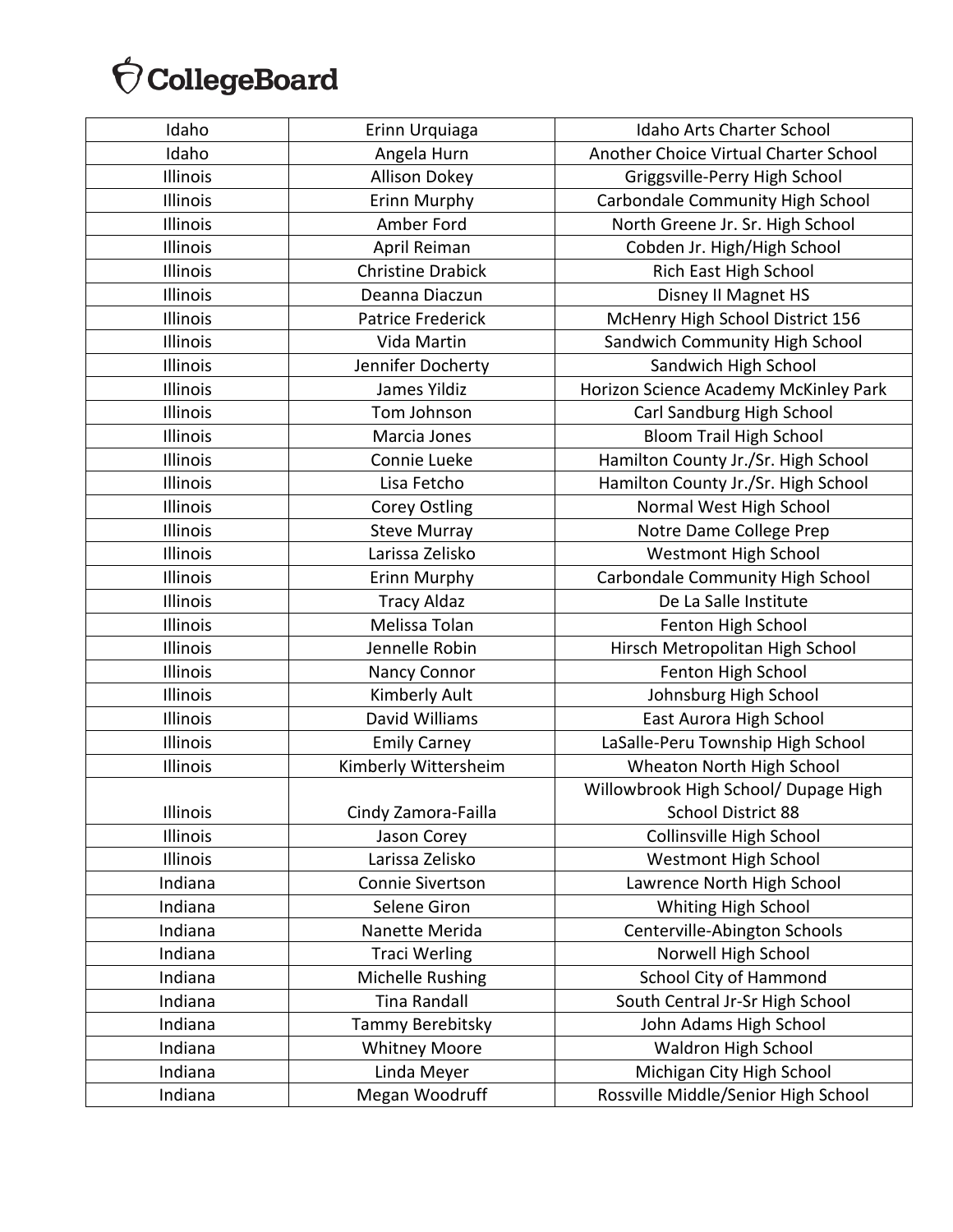| Indiana        | Johanna Hess               | Crown Point High School                   |
|----------------|----------------------------|-------------------------------------------|
| lowa           | Jeff Baker                 | Nevada High School                        |
| Izmir          | Nesrin Okumus              | <b>Bahcesehir Schools</b>                 |
| Jiangsu        | Li Zhang                   | Suzhou High School of Jiangsu Province    |
| Kansas         | Lori Myers                 | <b>USD 382</b>                            |
| Karnataka      | Ganesh Kempaiah            | Canadian International School Bangalore   |
| Karnataka      | Vinil Kumar                | Indus International School Bangalore      |
| Kentucky       | <b>Rick Sorrels</b>        | Saint Xavier High School                  |
| Kentucky       | <b>Tammy Baker</b>         | Knox Central High School                  |
|                |                            | Fort Campbell High School - Dept. of      |
| Kentucky       | <b>Stacy Green-Daniels</b> | <b>Defense Education Activity</b>         |
|                |                            | The Carol Martin Gatton Academy of        |
| Kentucky       | <b>Tracy Harkins</b>       | <b>Mathematics and Science</b>            |
| Louisiana      | Marla Faust                | Notre Dame High School                    |
| Louisiana      | Deona Austin               | Winnfield Senior High School              |
| Louisiana      | Kenya Fields               | Terrebonne Parish/ Ellender High School   |
| Louisiana      | <b>Sherre Morse</b>        | Rapides Parish School                     |
| Louisiana      | Sheena Reed                | Metairie Park Country Day School          |
| Madhya Pradesh | Vandana Murjani            | The Emerald Heights International School  |
| Maharashtra    | Sourabh Inamdar            | Indus International School Pune           |
| Maharashtra    | Aswathi Padmakumar         | R N Podar School                          |
| Maine          | Jen McLean                 | gray-new gloucester high school           |
| Maine          | Shaye Paradis              | Wiscasset High School                     |
| Maryland       | Kathleen Eck               | <b>Washington County Public Schools</b>   |
|                |                            | Baltimore Design School, Baltimore City   |
| Maryland       | Shannon Hayes              | Schools                                   |
| Maryland       | Robin Rubain               | INTERNATIONAL HIGH SCHOOL AT LARGO        |
| Maryland       | Iesha Caisey               | International High School at Langley Park |
| Maryland       | Samantha Gastley           | Barbara Ingram School for the Arts        |
|                |                            | The Baltimore Leadership School for Young |
| Maryland       | Paula Dofat                | Women                                     |
| Maryland       | Gabriela Kass              | International High School at Langley Park |
| Maryland       | Kenneth Berlett            | <b>Baltimore County Public Schools</b>    |
| Massachusetts  | Megan Sookey               | Hoosac Valley High School                 |
| Massachusetts  | Jill Carpenter             | Douglas High School                       |
| Massachusetts  | Christina Dionne           | Ludlow High School                        |
|                |                            | Weymouth Public Schools/Weymouth High     |
| Massachusetts  | <b>David Powers</b>        | School                                    |
| Massachusetts  | Christina Dionne           | Ludlow High School                        |
| Massachusetts  | Nicole Repp                | Excel Academy Charter High School         |
| Massachusetts  | Tesha Ward                 | Ludlow High School                        |
| Massachusetts  | Dani Ban                   | Neighborhood House Charter School         |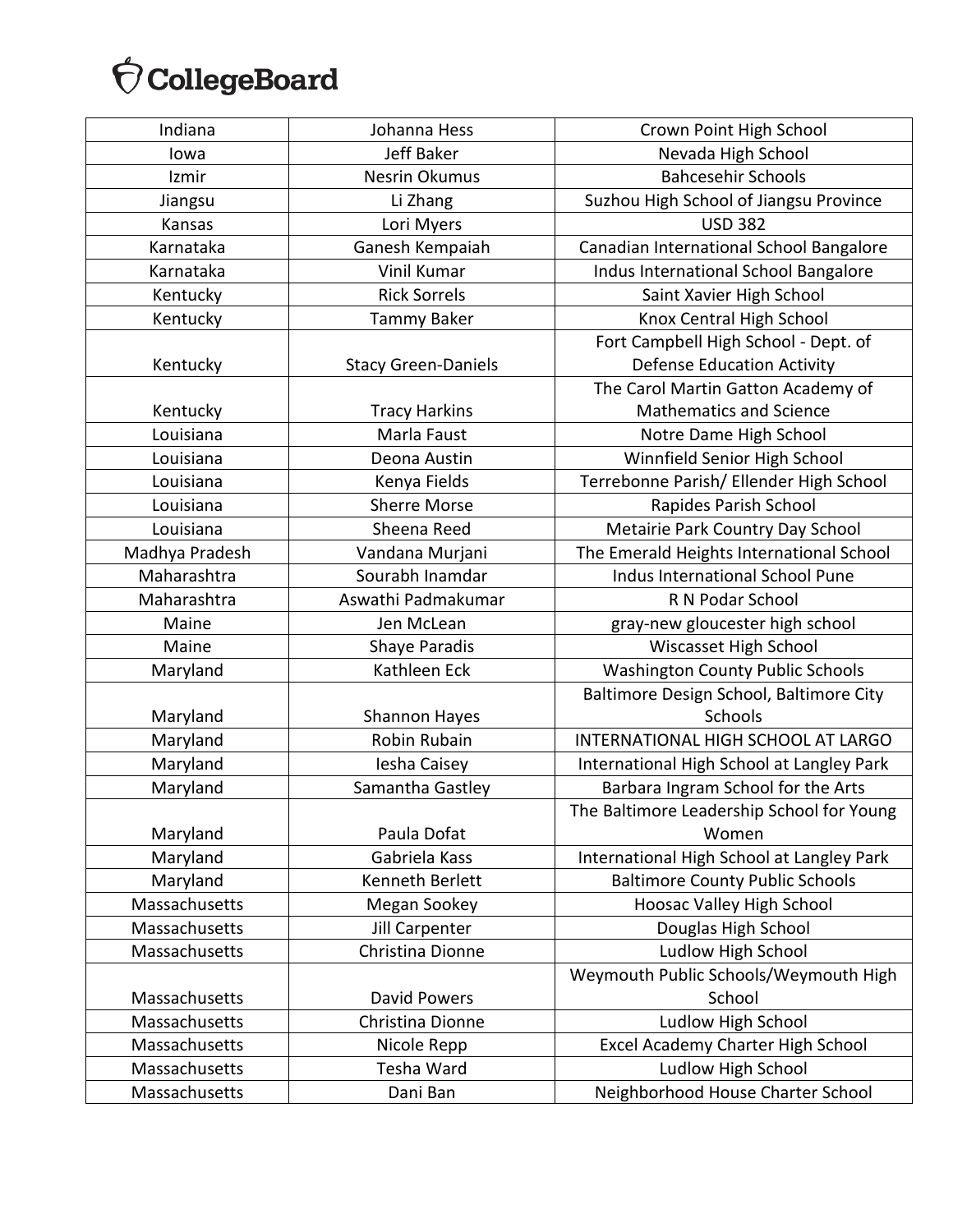| Massachusetts | Meredith Hefez            | Nipmuc Regional High School                  |
|---------------|---------------------------|----------------------------------------------|
| Massachusetts | <b>Allison Towne</b>      | Nipmuc Regional High School                  |
| Massachusetts | Kendra Swenson            | Nipmuc Regional High School                  |
| Massachusetts | Lisa Fedy                 | Dennis Yarmouth Regional High School         |
| Michigan      | Mary Wilson               | <b>Belding High School</b>                   |
|               |                           | East Hills Middle School, Bloomfield Hills   |
| Michigan      | <b>Tamarcus Southward</b> | <b>School District</b>                       |
| Michigan      | Lori Hartman              | Whitehall Middle School                      |
| Michigan      | Thanh Vo                  | Great Lakes Cyber Academy                    |
| Michigan      | Tammy Lancioni            | <b>Ontonagon Area Schools</b>                |
| Michigan      | Christopher Donoghue      | Medicine and Community Health Academy        |
| Michigan      | Norman Hurns              | Wylie E. Groves High School                  |
| Michigan      | Marques Blanford          | East English Village Preparatory Academy     |
| Michigan      | <b>Grace DeVore</b>       | Cabrini High School                          |
| Michigan      | Angela Chmielewski        | Landmark Academy                             |
| Michigan      | <b>Michael Walters</b>    | <b>Trenton Public Schools</b>                |
| Michigan      | Philip Spreitzer          | West Ottawa High School                      |
| Michigan      | Monica Jones              | Cass Technical High School/Building Scholars |
| Michigan      | <b>Haley Houtz</b>        | Bronson Jr. Sr. High School                  |
| Michigan      | Noelle Cole               | <b>Davison Community Schools</b>             |
| Michigan      | John Johnson              | U Prep School                                |
| Minnesota     | Teresa Hichens-Olson      | <b>Great River School</b>                    |
| Minnesota     | Caroline Egan             | Hill-Murray School                           |
| Minnesota     | Pam Rehnelt               | <b>Centennial High School</b>                |
| Minnesota     | Jennifer Landy            | Wayzata High School                          |
| Mississippi   | Shelina Jones             | Richland High School                         |
| Mississippi   | <b>Stacy Michel</b>       | Terry High School                            |
| Mississippi   | <b>Tiffany Durr</b>       | Florence High School                         |
| Mississippi   | Ken Nunley                | Tishomingo County High School                |
| Mississippi   | Sarah Dill                | Clinton High School                          |
| Missouri      | Katherine Moorman         | Miriam Academy                               |
| Missouri      | Anne Langendoerfer        | <b>Fulton High School</b>                    |
| Missouri      | Julie Kampschroeder       | Ritenour High School                         |
| Missouri      | <b>Timothy Gillard</b>    | Christian Brothers College High School       |
| Missouri      | <b>Kevin Crimmins</b>     | St. Louis University High School             |
| Missouri      | Jamie McCoy               | Clinton High School                          |
| Missouri      | Ermek Djunushev           | Frontier STEM High School                    |
| Nevada        | Christy Zamora            | <b>Global Community High School</b>          |
| Nevada        | <b>Bonnie Lykins</b>      | <b>CCSD</b>                                  |
| Nevada        | Vicki Simmons             | <b>CCSD</b>                                  |
| Nevada        | Caroline Thompson         | <b>IICSN</b>                                 |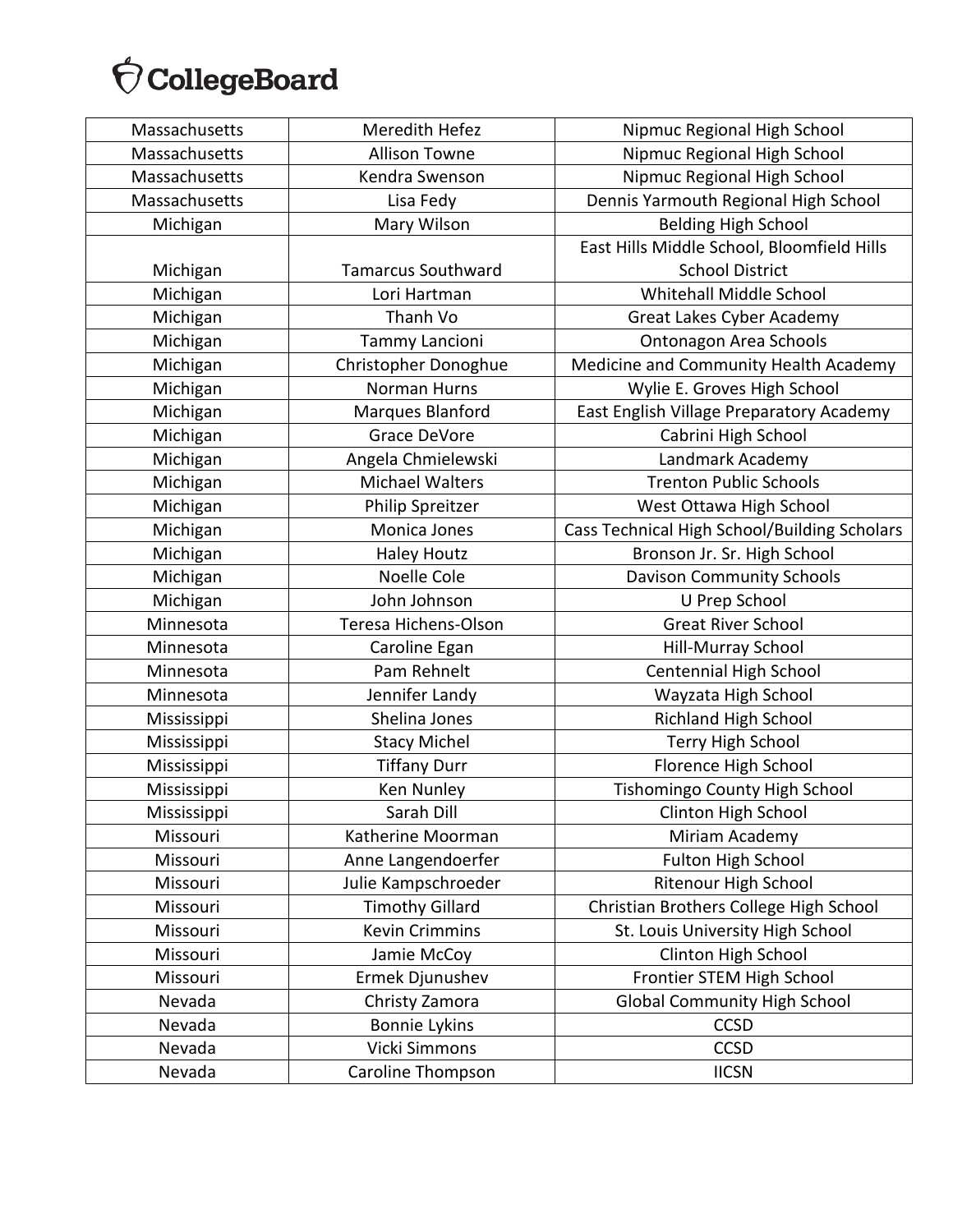| New Hampshire     | Lisa Bourassa            | Keene High School                         |
|-------------------|--------------------------|-------------------------------------------|
| New Jersey        | Jerry Grasso             | Pennsville Memorial High School           |
| New Jersey        | Randy Stamm              | Hackensack High Schools                   |
|                   |                          | Hopewell Valley Central High School       |
| New Jersey        | Nicole Getman            | (311165)                                  |
| New Jersey        | Roberta Wilson           | <b>Plainfield Public Schools</b>          |
| New Jersey        | Jennifer Perry           | Ramapo High School                        |
| New Jersey        | Jennifer Perry           | Ramapo High School                        |
| New Jersey        | Kimberly Ostrowski       | Hightstown High School                    |
| New Jersey        | Nicole Sicinski          | Liberty High School                       |
| New Jersey        | <b>Yari Pares</b>        | East Side High School                     |
| New Jersey        | Maria Lindsay            | Passaic Academy for Science & Engineering |
| New Jersey        | Denise Kanrich           | Golda Och Academy                         |
| New Jersey        | Paulo Velasco            | Princeton High School                     |
| New Jersey        | Marlene Goudreau         | Kinnelon High School                      |
| New Jersey        | Jennifer Huey            | Randolph High School                      |
| New Jersey        | Jennifer Antoni          | <b>Burlington City High School</b>        |
| New Jersey        | <b>Catherine Alvarez</b> | High Tech High School                     |
| New Jersey        | Fathiyyah Salaam         | East Orange Campus High School            |
| New Jersey        | <b>Beth Walton</b>       | High Point Regional High School           |
| New Jersey        | Amy Emmons               | Hamilton High School West                 |
| <b>New Mexico</b> | Troy Webb                | <b>Bloomfield Schools</b>                 |
| <b>New Mexico</b> | Kimberli Gomez           | Las Cruces Public Schools                 |
| New York          | Kelly Jackson            | E-TECH/Poughkeepsie City School District  |
| New York          | Karen Linsner            | Schreiber High School                     |
| New York          | Kathleen Gibbs           | West Babylon Junior High School           |
| New York          | Sara Bomysoad            | Union-Endicott High School                |
| New York          | <b>Arlene Tobias</b>     | Glens Falls High School                   |
| <b>New York</b>   | Jennifer Lichtman        | Mamaroneck High School                    |
| New York          | Christine Bell           | Saranac Lake High School                  |
| New York          | Samara Mohamed           | <b>NYC Department of Education</b>        |
| New York          | <b>Yeribel Lopez</b>     | Gregorio Luperon High School              |
| New York          | Casey Carlson            | Cattaraugus-Little Valley                 |
| New York          | <b>Allison Milazzo</b>   | <b>East Greenbush CSD</b>                 |
| New York          | Jamie Whitwood           | St. Mary's High School                    |
| New York          | Amy Beresford            | North Rose-Wolcott High School            |
|                   |                          | New Visions Charter High School for the   |
| New York          | Gerald Thompson          | Humanities                                |
| <b>New York</b>   | Jane Stryker             | Auburn High School                        |
| New York          | Pamela DiGangi           | Kenmore-Tonawanda UFSD                    |
|                   |                          | The Young Women's Leadership School of    |
| New York          | Elizabeth Rivera         | the Bronx                                 |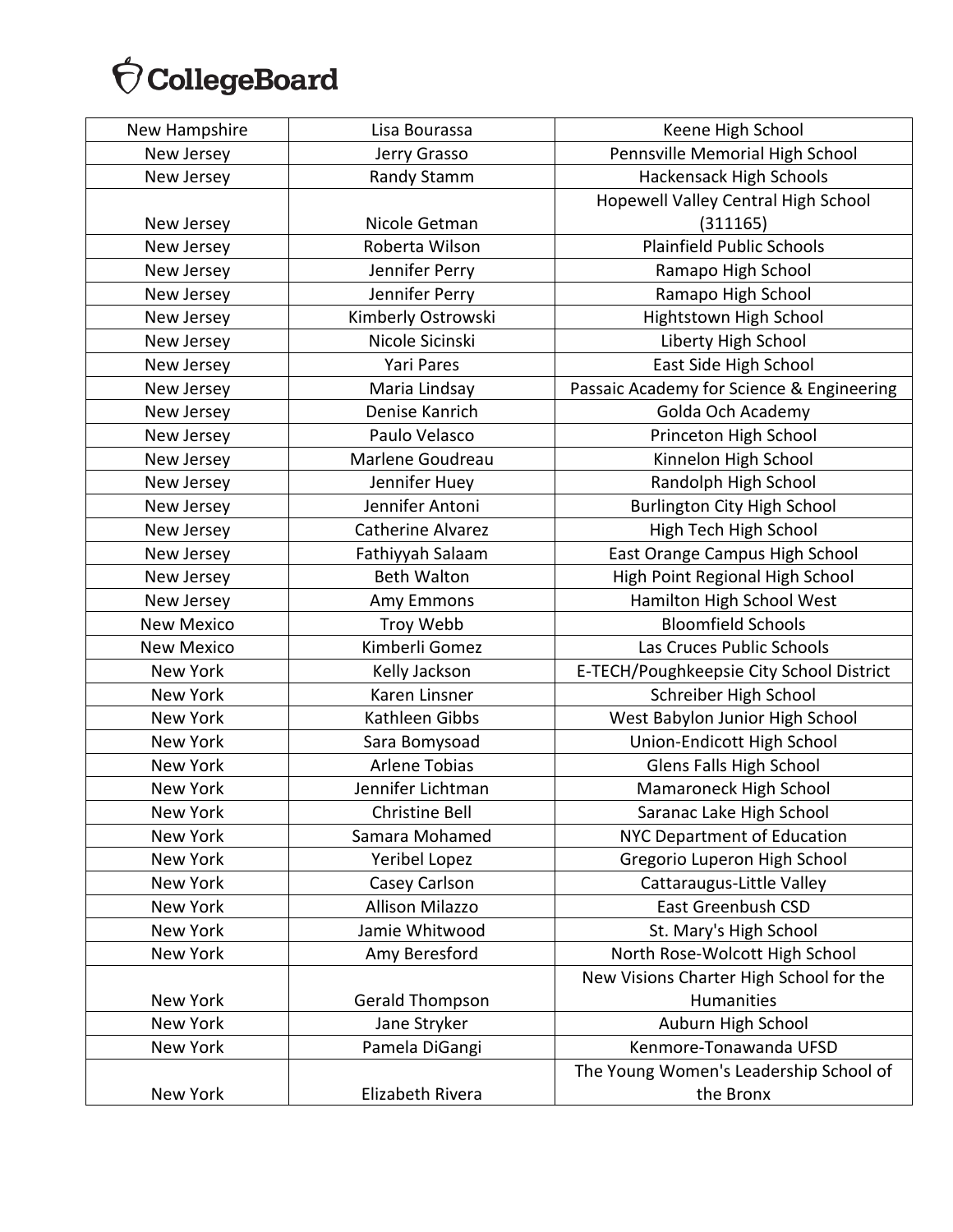| New York       | Eve Finger              | <b>Opportunity Charter School</b>         |
|----------------|-------------------------|-------------------------------------------|
| New York       | Justin Karker           | Cairo-Durham                              |
| New York       | Denise Fasano           | <b>Brentwood High School</b>              |
| New York       | Maura Secor             | West Genesee High School                  |
| New York       | Gretchen Lernihan       | Fort Hamilton High School                 |
| New York       | Cynthia Kilkelly        | Archbishop Stepinac High School           |
| New York       | Nazeema Baboolall       | New York City Department of Education     |
| New York       | Maria Buda              | Archbishop Stepinac High School           |
| New York       | <b>Andre Lewis</b>      | New Visions Charter School for Humanities |
| North Carolina | Patricia Beasley        | West Bladen High School                   |
| North Carolina | Jackie Washington       | Weddington High School                    |
| North Carolina | Shari Davison           | Porter Ridge High School                  |
| North Carolina | Regina Hickle           | Cross Creek Early College High School     |
| North Carolina | Autumn Prytle           | Lincolnton High School                    |
| North Carolina | Mary Jordan             | Weddington High School                    |
| North Carolina | Lisa Landon             | Cox Mill High School                      |
| North Carolina | Traci Rigsbee           | Robert Logan Patton High School           |
| North Carolina | Lisa Landon             | Cox Mill High School                      |
| North Carolina | Karen Rankins-Hinton    | <b>Durham Public Schools</b>              |
| North Carolina | Rosanna Orozco-Ewais    | Johnston County Public School             |
| North Carolina | Pam Darden              | Fayetteville Academy                      |
| North Carolina | <b>Grayson Moser</b>    | <b>Surry County Schools</b>               |
| North Carolina | Joanna Frady            | Fayetteville Academy                      |
| North Carolina | Traci Rigsbee           | Robert Logan Patton High School           |
| North Carolina | Zulena Staton           | <b>Pitt County Schools</b>                |
| North Carolina | Traci Rigsbee           | Robert Logan Patton High School           |
| North Carolina | Sara LeCroy             | Burke County Schools/Patton High School   |
| North Carolina | Nicole Cox              | Richlands High School                     |
|                |                         | Edenton-Chowan Public Schools/John A.     |
| North Carolina | Jennifer Cobb           | Holmes High School                        |
| North Dakota   | Vanessa Boehm           | Fargo South High School                   |
| Ohio           | Stacie Wachowiak        | Sylvania Northview High School            |
| Ohio           | Ann Delehaty-Koenig     | <b>Sycamore High School</b>               |
| Ohio           | Dan Rotella             | Saint Francis DeSales High School         |
| Ohio           | Laci Thomas             | <b>Trimble Local Schools</b>              |
| Ohio           | Desiree Rodriguez-Gould | St. Edward High School                    |
| Ohio           | April Roth-Kimber       | Chippewa Jr/Sr High School                |
| Ohio           | Amber Zemek             | <b>Cleveland Metro Schools</b>            |
| Ohio           | <b>Brad Tash</b>        | Winton Woods High School                  |
| Ohio           | Mara Lance              | <b>Bethel Local Schools</b>               |
| Ohio           | <b>Kimberly Goins</b>   | Winton Woods High School                  |
| Ohio           | Jeff Hogg               | Springfield Local High School             |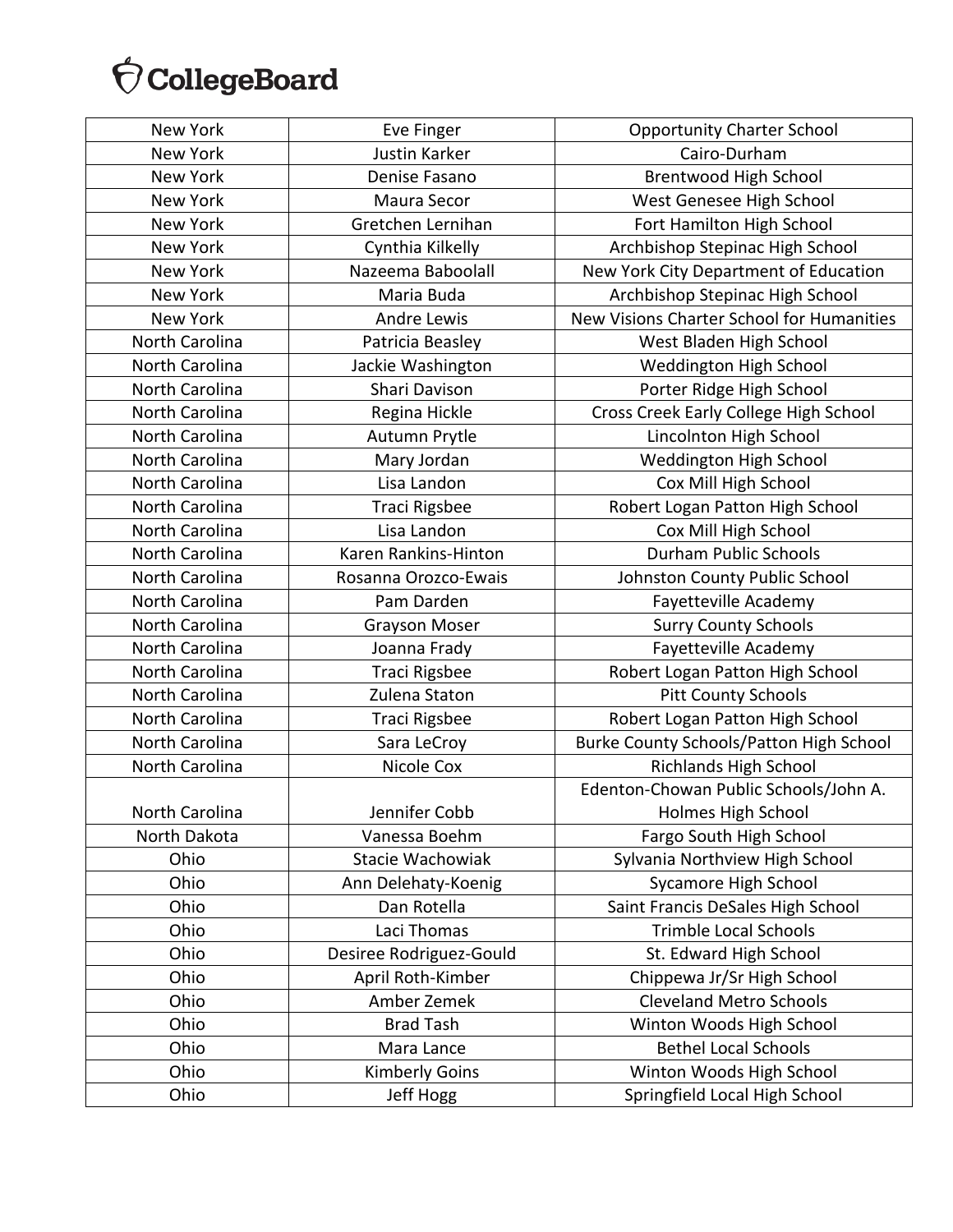| Ohio         | Nora O'Donnell          | Cristo Rey Columbus High School                  |
|--------------|-------------------------|--------------------------------------------------|
| Ohio         | Lisa Dufault            | St. Francis DeSales High School                  |
| Ohio         | Tanya Ficklin           | Walnut Hills High School                         |
| Ohio         | Meagan Howman           | ST MARY CENTRAL CATHOLIC HIGH SCHOOL             |
| Ohio         | Elizabeth Osicki        | Beachwood High School                            |
| Ohio         | Lindsay Kearns          | Indian Hill High School                          |
| Oklahoma     | Stephanie Kelley        | Lincoln Christian School                         |
| Oklahoma     | <b>Terri Melton</b>     | Lincoln Christian School                         |
| Oklahoma     | Raina Foote             | Rejoice Christian Middle/High School             |
| Oklahoma     | Cansu Inan              | Dove Science Academy Tulsa High School           |
| Oklahoma     | Raina Foote             | Rejoice Christian Middle/High School             |
| Oklahoma     | Joe Williams            | Lawton Public Schools/ Lawton High School        |
| Oregon       | Alyssa Lopez            | Summit High School                               |
|              |                         | Woodburn Academy of Arts and                     |
| Oregon       | <b>Inez Meras</b>       | Communications                                   |
| Oregon       | Teresa Dowdy            | La Grande High School                            |
|              |                         | Lankenau Environmental Science Magnet            |
| Pennsylvania | Alexis Musgrove         | <b>High School</b>                               |
| Pennsylvania | Teresa Atkinson         | Serra Catholic High School                       |
| Pennsylvania | <b>Molly Austin</b>     | Pennsylvania Virtual Charter School              |
| Pennsylvania | Jessica Favorito        | Delaware Valley High School                      |
| Pennsylvania | Lauren Lombardo         | Pennsylvania Virtual Charter School              |
| Pennsylvania | <b>Molly Austin</b>     | PA Virtual Charter School                        |
| Pennsylvania | Lauren Lombardo         | Pennsylvania Virtual Charter School              |
|              |                         | Indiana University of Pennsylvania, United       |
| Pennsylvania | Janie Short             | <b>High School</b>                               |
| Pennsylvania | Laura Manko             | Agora Charter                                    |
| Pennsylvania | Regina Abernethy        | Archbishop Ryan High School                      |
| Pennsylvania | <b>Timothy Zugates</b>  | Seton LaSalle Catholic High School               |
| Pennsylvania | <b>Judy Caves</b>       | Seton LaSalle Catholic High School               |
| Pennsylvania | <b>Carrie Keisling</b>  | Delaware Valley High School                      |
| Pennsylvania | <b>Brock Edwards</b>    | Wyalusing Valley Jr Sr High School               |
| Pennsylvania | David Barkovich         | North Hills High School                          |
| Pennsylvania | <b>Elaine Wright</b>    | Conwell-Egan Catholic High School                |
| Pennsylvania | Kimberly Thompson       | Harriton High School                             |
| Pennsylvania | Adam Oldham             | East Pennsboro Area High School                  |
| Pennsylvania | Larry Bias              | Pocono Mountain East High School                 |
|              |                         | <b>Bucks County Intermediate Unit/Archbishop</b> |
| Pennsylvania | <b>Tammy Butts</b>      | Wood High School                                 |
| Pennsylvania | <b>Meghan Nuding</b>    | Owen J Roberts HS                                |
|              |                         | Archbishop Carroll High School(Delaware          |
| Pennsylvania | Kathie Sheffler-Collins | County Intermediate Unit)                        |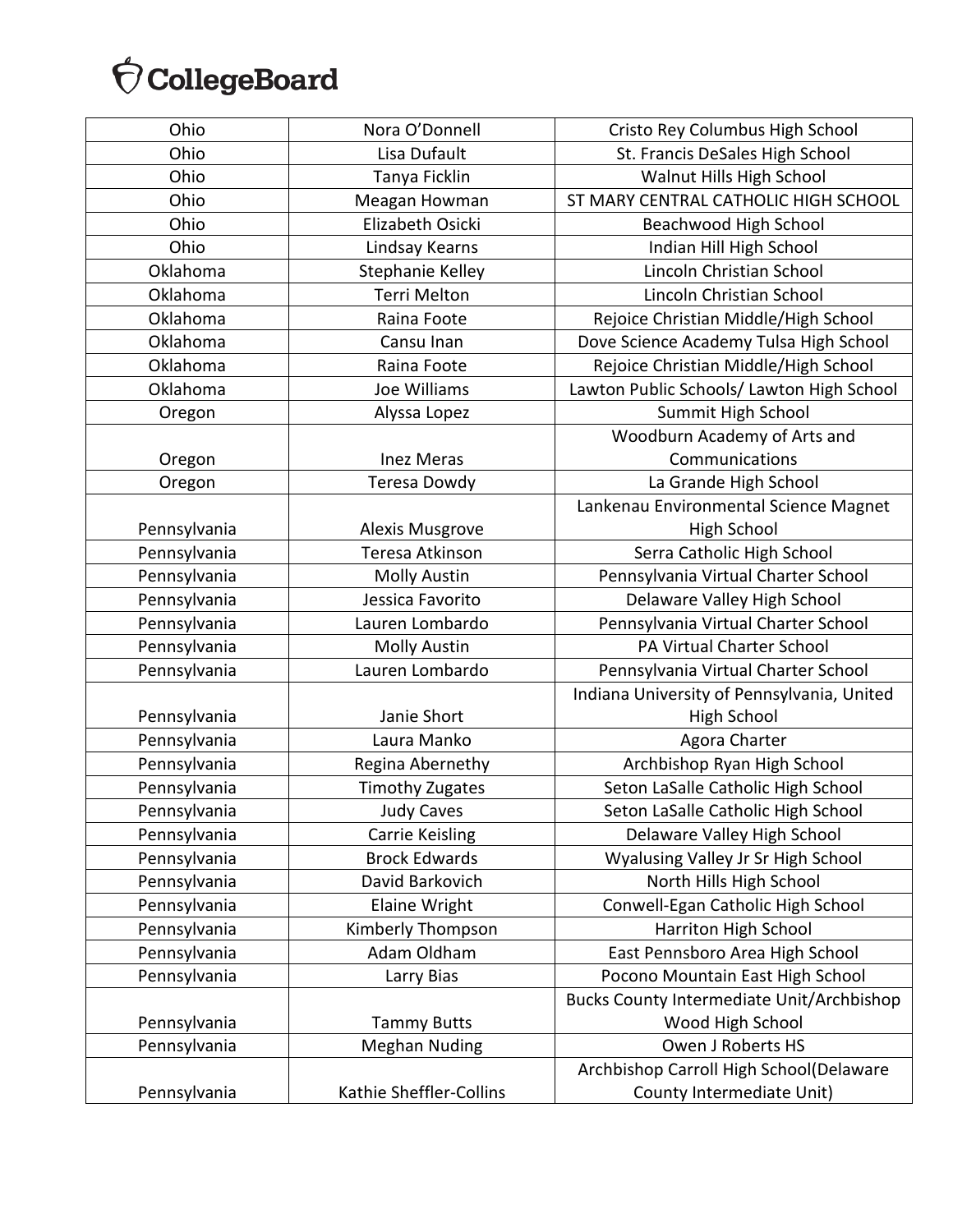| Pennsylvania   | Lori Baker              | Blairsville-Saltsburg School District       |
|----------------|-------------------------|---------------------------------------------|
| Pennsylvania   | Elizabeth Hustwit       | Pittsburgh CAPA 6-12                        |
| Pennsylvania   | Mary-Beth Stefanski     | University Scholars Program-PALCS           |
| Rhode Island   | Sarah Metro             | Ponaganset High School                      |
|                |                         | American Lee Academy International          |
| Shanghai       | Yun Chen                | School-Shanghai                             |
| South Carolina | Sara Ellis              | Fox Creek High School                       |
| South Carolina | Robert Compton          | Riverwalk Academy                           |
| South Carolina | Joann Brown             | Richland County School District #1          |
| South Carolina | Shara Jones             | <b>High Point Academy</b>                   |
| South Carolina | Donna Phillips          | Gaffney High School                         |
| South Carolina | Eva Gaddy               | Socastee High School                        |
| South Dakota   | Kelly Jones             | O'Gorman High School                        |
| Tennessee      | Sheila Gaertner         | Sycamore High School                        |
| Tennessee      | Pamela Kilburn          | Christian Academy of Knoxville              |
| Tennessee      | Carolyn Perry           | Robertson County School District            |
| Tennessee      | Lance Allred            | <b>Central HS</b>                           |
| Tennessee      | Leslie Fleming          | White Station High School                   |
| Texas          | Anhtu Boegel            | <b>GOALS Learning Center</b>                |
| Texas          | <b>Chailleen Gilly</b>  | Georgetown High School                      |
| Texas          | <b>Tammy Asbury</b>     | <b>Texas Academy of Biomedical Sciences</b> |
| Texas          | Berna Celepcikay        | Harmony Science Academy - Houston           |
| <b>Texas</b>   | John Tinsley            | Florence High School                        |
| Texas          | Kelli Hanna             | Veribest ISD                                |
| Texas          | Joanna Garcia           | United ISD - United High School             |
|                |                         | Caprock High School/Amarillo Independent    |
| <b>Texas</b>   | Whitney Chapman         | <b>School District</b>                      |
| Texas          | Amelia Clayton          | Monsignor Kelly Catholic High School        |
| Texas          | Lori Cullins            | Atlanta ISD                                 |
| Texas          | Jennifer Smith          | Mansfield High School                       |
| Texas          | Dawn Candler            | Mansfield High School/Mansfield ISD         |
| <b>Texas</b>   | Monica Dabney           | Mansfield High School                       |
| Texas          | Chrystal Barnett        | Mansfield High School/Mansfield ISD         |
| Texas          | Crissa Bonnin           | Orangefield High School                     |
| <b>Texas</b>   | <b>Francisco Macias</b> | R.L. Paschal High School/Fort Worth ISD     |
| Texas          | DeShandra O'Neal        | A+ Academy                                  |
| <b>Texas</b>   | Schmeka Salgado         | Mansfield High School                       |
| <b>Texas</b>   | Sarah Buckner           | Frontier High School                        |
| <b>Texas</b>   | Jana Acosta             | La Vernia High School                       |
| Texas          | Kelley Holik            | Arlington Collegiate High School            |
| Texas          | Deborah Barideaux-Rowe  | <b>Beaumont United High School</b>          |
| Texas          | Nikki parker            | Iraan High School                           |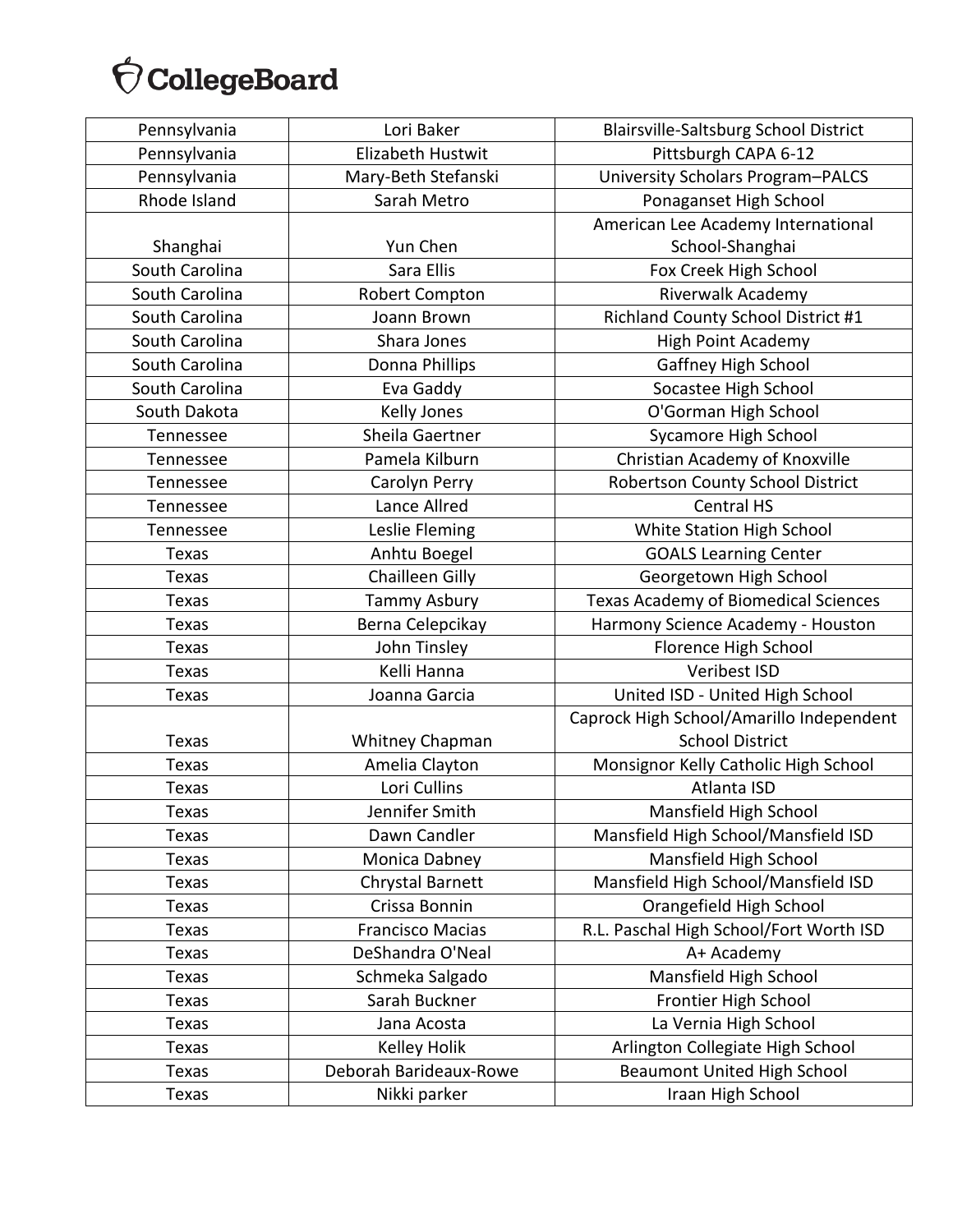| <b>Texas</b> | Simone Gilbert          | Jean McClung Middle School                 |
|--------------|-------------------------|--------------------------------------------|
| <b>Texas</b> | Michelle Smith          | Frontier High School                       |
|              |                         | McAllen ISD/James "Nikki" Rowe High        |
| Texas        | Maryiel Garcia          | School                                     |
| Texas        | Seher Kose              | Harmony School of Innovations - Sugar Land |
| <b>Texas</b> | Annette Rodriguez       | Lyndon B. Johnson High School              |
| <b>Texas</b> | Mary Pacheco            | United South High School                   |
| <b>Texas</b> | Adriana Lopez-Garcia    | Sharpstown International Schoo/HoustonISD  |
| Texas        | Seher Kose              | Harmony School of Innovations - Sugar Land |
| <b>Texas</b> | Diedra Hader            | Northbrook High School                     |
| Texas        | Amy Rivers              | Harmony Public School                      |
| Texas        | Carey Boleach           | Weslaco East High School, Weslaco ISD      |
| Texas        | Amelia Clayton          | Monsignor Kelly Catholic High School       |
| <b>Texas</b> | Kenisha Moore           | 441815                                     |
| Texas        | Jacquelina Chandler     | <b>Harmony Public Schools</b>              |
| <b>Texas</b> | Paige Waide             | Perryton High School                       |
| <b>Texas</b> | Jena Pickett            | <b>Tolar ISD</b>                           |
| Texas        | Shelley Goldstein       | McCallum High School                       |
| <b>Texas</b> | Jacquelina Chandler     | <b>Harmony Public Schools</b>              |
| Texas        | <b>Courtney Copas</b>   | University High School                     |
| Texas        | Danielle Cannady        | YES Prep Public Schools - Southwest Campus |
| Texas        | <b>Edward Ricco</b>     | Pasadena High School                       |
| Texas        | <b>Benann Turnley</b>   | Keller High School                         |
| Texas        | Susan Endendyk          | Lake Travis High School                    |
| Texas        | Traci Hageland          | Klein ISD/ Klein High School               |
| Texas        | Delia Baker             | Klein ISD/ Klein Cain High School          |
| <b>Texas</b> | Caren Barnes            | <b>KPHS</b>                                |
| Texas        | <b>Timothy Hurlbert</b> | Kingwood Park HS                           |
| <b>Texas</b> | <b>Richard Bruns</b>    | El Paso ISD                                |
| Texas        | Amy Garrey              | Ridge Point High School                    |
| Texas        | <b>Stacy Garrett</b>    | Klein Oak High School                      |
| <b>Texas</b> | Seher Kose              | Harmony School of Innovations - Sugar Land |
| Texas        | Gina Sanchez            | Kingwood Park High School                  |
| Texas        | Seher Kose              | Harmony School of Innovations - Sugar Land |
| Texas        | <b>Christine Weaver</b> | Van Alstyne ISD                            |
| Texas        | Celia Eickbusch         | Cedar Valley Middle School                 |
| <b>Texas</b> | Jill Castillo           | <b>Burnet High School</b>                  |
| Texas        | <b>Stacy Force</b>      | Harwood Junior High School                 |
| Texas        | Adele Gomez             | Harmony Science Academy - San Antonio      |
| Texas        | Angela Borchardt        | Krum High School                           |
| Texas        | Celia Eickbusch         | Cedar Valley Middle School                 |
| Texas        | Jeri Ann Robertson      | Cedar Valley Middle School                 |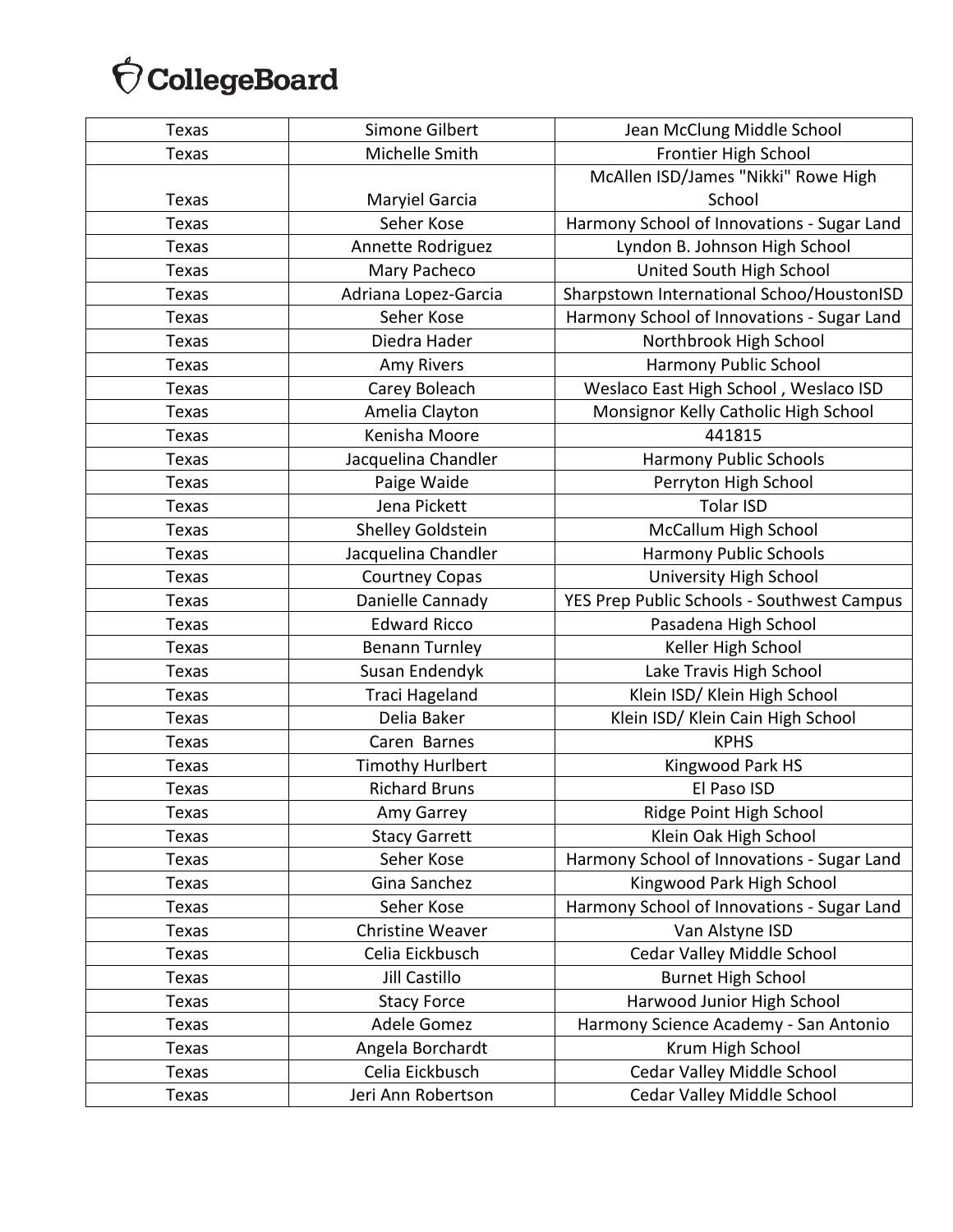| Texas                | Amanda Pedroza           | Alamo Heights ISD                           |
|----------------------|--------------------------|---------------------------------------------|
| <b>Texas</b>         | Chenelle Turner          | Sam Houston High School, San Antonio ISD    |
|                      |                          | Young Women's Leadership Academy/San        |
| Texas                | Ashley Cash              | Antonio ISD                                 |
| <b>Texas</b>         | Berna Celepcikay         | Harmony Science Academy - Houston           |
| <b>Texas</b>         | Omer Colak               | Harmony School of Discovery                 |
| Texas                | Diana Alejos             | Johnny Economdes High School                |
| Texas                | Patty Kulpa              | Pantego Christian Academy                   |
| Texas                | Haydee Rodriguez         | La Feria ISD                                |
| <b>Texas</b>         | <b>Angeles Coss</b>      | San Antonio Independent School District     |
| Texas                | Donna Lowery             | Arp ISD                                     |
| <b>Texas</b>         | Clara Lauderdale         | Westfield High School                       |
| Utah                 | Kathy Rich               | Lehi High School                            |
| Vermont              | Gabriella Durgin         | Woodstock Union High School                 |
| Virgin Islands, U.S. | Roshan Gujar             | <b>Cedar International School</b>           |
| Virginia             | Andrea Zimmon            | North Fork Middle School                    |
| Virginia             | Sarah Gilbert            | Patrick Henry High School                   |
| Virginia             | Lauren Gibson            | <b>Catholic High School</b>                 |
| Virginia             | DaLea Sneed              | Lakeland High School                        |
| Virginia             | Kendra Hatchett          | Galileo Magnet High School                  |
| Virginia             | Rachel Loving            | Maggie L. Walker Governor's School          |
|                      |                          | Parry Mccluer High School/Buena Vista City  |
| Virginia             | Mark Wheeler             | <b>Public Schools</b>                       |
| Virginia             | <b>Mikhal Salzberg</b>   | <b>Wilson Memorial High School</b>          |
|                      |                          | Wakefield High School (Arlington, VA Public |
| Virginia             | <b>Kelly Carruthers</b>  | Schools)                                    |
| Virginia             | Sarah Williams           | William Fleming High school                 |
| Virginia             | Colleen Hurley           | Freedom High School                         |
| Virginia             | Cristi Goldberg          | Loudoun County Public Schools               |
| Virginia             | Chris Lennon             | Albemarle High School                       |
| Washington           | Nicole Rippee            | University High School                      |
| Washington           | Heidi Klippert           | Lakewood High School                        |
|                      |                          | Graham-Kapowsin High School (Bethel         |
| Washington           | Jodi Greyeyes            | School District)                            |
| Washington           | Kari Hollands            | Sedro-Woolley High School                   |
|                      |                          | Puyallup High School, Puyallup School       |
| Washington           | Jaime Mercer             | <b>District</b>                             |
| Washington           | Karen Varnum             | Klahowya Secondary School                   |
| Washington           | Mabel Thackeray          | <b>Forks Elementary</b>                     |
| West Virginia        | <b>Christine Gleason</b> | Huntington High School                      |
| West Virginia        | <b>Charles McPeak</b>    | <b>LHS</b>                                  |
| West Virginia        | Teresa Murphy            | Wahama High School                          |